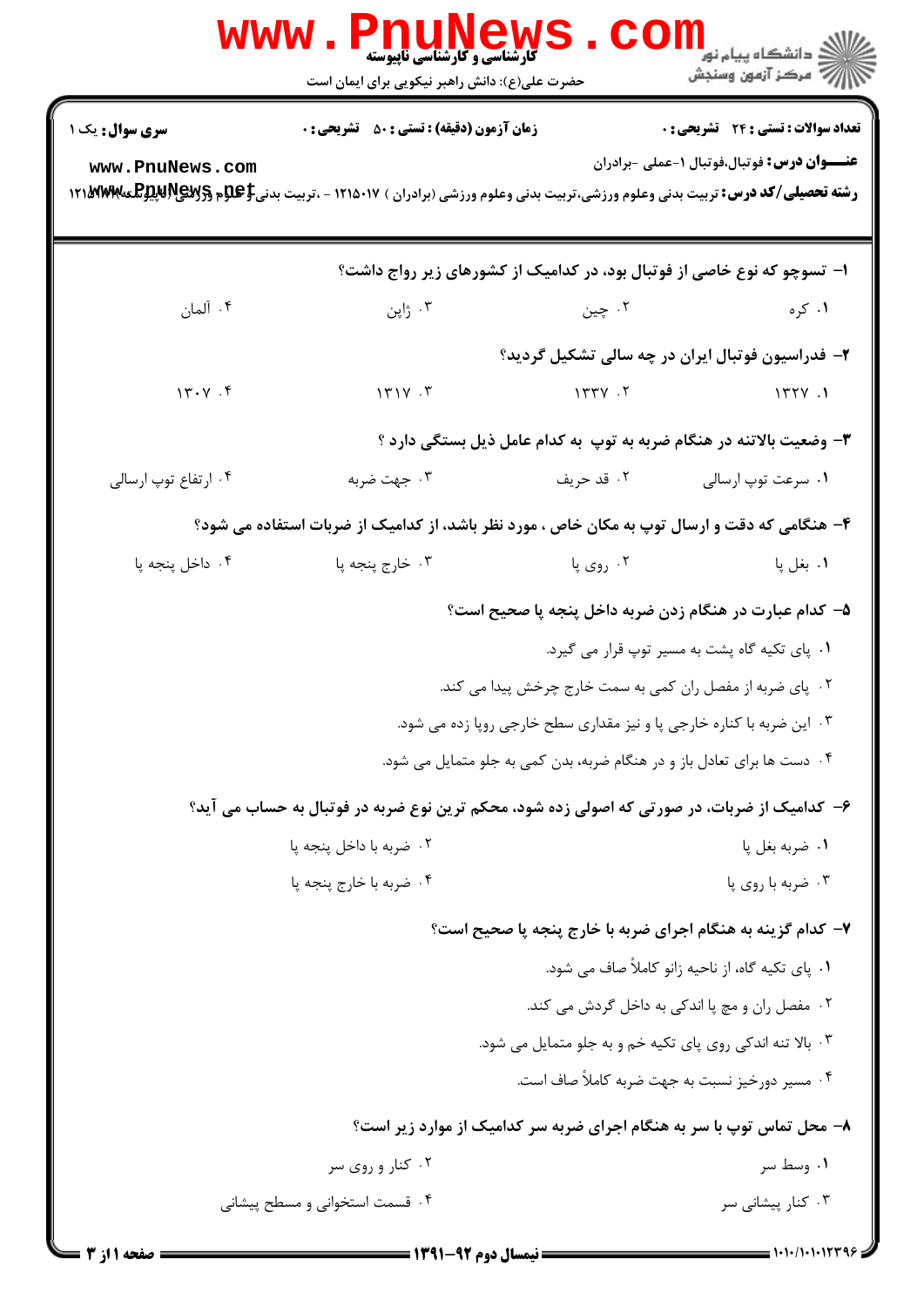| <b>سری سوال : ۱ یک</b>            | <b>زمان آزمون (دقیقه) : تستی : 50 ٪ تشریحی : 0</b>                                                                                         |                                                                                | <b>تعداد سوالات : تستی : 24 گشریحی : 0</b>          |
|-----------------------------------|--------------------------------------------------------------------------------------------------------------------------------------------|--------------------------------------------------------------------------------|-----------------------------------------------------|
| www.PnuNews.com                   | <b>رشته تحصیلی/کد درس:</b> تربیت بدنی وعلوم ورزشی،تربیت بدنی وعلوم ورزشی (برادران ) ۱۲۱۵۰۱۷ - ،تربیت بدنی‡کهپهکچهپههاس ۱۲۱ <b>۸۳۷ اگ</b> ر |                                                                                | <b>عنــــوان درس:</b> فوتبال،فوتبال ١-عملى -برادران |
|                                   |                                                                                                                                            | ۹- کدام یک از کنترل های توپ در فوتبال مشکل تر می باشد؟                         |                                                     |
| ۰۴ كنترل با بغل پا                | ۰۳ کنترل با روی پا                                                                                                                         | ۰۲ کنترل با سر                                                                 | ٠١ كنترل با سينه                                    |
|                                   |                                                                                                                                            | ۱۰– کدام یک از انواع کنترل ها در فوتبال، از دقت و اطمینان بیشتری برخوردار است؟ |                                                     |
| ۰۴ روی ران                        | ۰۳ بیرون پا                                                                                                                                | ۰۲ روی پا                                                                      | ۰۱ بغل پا                                           |
|                                   |                                                                                                                                            | 11- کدام عبارت به هنگام کنترل با روی پا صحیح است؟                              |                                                     |
|                                   | ۰۱ هنگام دریافت ابتدا فشار روی پاشنه می آید.                                                                                               |                                                                                |                                                     |
|                                   |                                                                                                                                            | ۰۲ هنگام دریافت مفصل ران با تنه زاویه ۱۸۰ درجه می سازند.                       |                                                     |
|                                   |                                                                                                                                            |                                                                                | ۰۳ زانوی پای کنترل خم و پنجه پا کشیده می شود.       |
|                                   |                                                                                                                                            | ۰۴ به محض برخورد توپ با روی پا، بالا تنه اندکی به عقب خم می شود.               |                                                     |
|                                   |                                                                                                                                            | ۱۲- برای توپ های غیرمنتظره و ناگهانی عمدتاً از کدام نوع کنترل استفاده می شود؟  |                                                     |
| ۰۴ بغل پا                         | ۰۳ ناحيه سر                                                                                                                                | ۰۲ ناحیه شکم                                                                   | ۰۱ ناحيه سينه                                       |
|                                   | ۱۳– کدام یک از عوامل آمادگی جسمانی، عامل مهمی در تغییر سرعت با توپ به حساب می آید؟                                                         |                                                                                |                                                     |
| ۰۴ چابکی                          | ۰۳ استقامت                                                                                                                                 | ۰۲ سرعت                                                                        | ۰۱ قدرت                                             |
|                                   |                                                                                                                                            | ۱۴- در فوتبال کدام یک از موارد ذیل را اصطلاحاً دریبل کشویی می نامند ؟          |                                                     |
| ۰۲ فريب حريف توسط حركت لوكوموتيوي |                                                                                                                                            | ٠١ فريب مدافع با متوقف كردن توپ با كف پا                                       |                                                     |
| ۰۴ فريب به وسيله شوت كاذب         |                                                                                                                                            | ۰۳ فريب با عبور پا از روي توپ                                                  |                                                     |
|                                   | ۱۵– هنگامی که دو بازیکن در حال دویدن درکنار یکدیگرند، بهترین روش برای گرفتن توپ کدام گزینه است؟                                            |                                                                                |                                                     |
| ۰۲ تکل کمینی                      |                                                                                                                                            | ۰۱ درگیری شانه به شانه                                                         |                                                     |
| ۰۴ تکل سرخوردنی                   |                                                                                                                                            |                                                                                | ۰۳ تکل از روبه رو                                   |
|                                   | ۱۶- برای دریافت توپ هایی که تقریباً با شدت کم و از روبه رو به سمت دروازه در حال حرکت است، دروازه بان بیشتر از چه                           |                                                                                | روشی استفاده می کند؟                                |
| ۰۲ مهار توپ با خم کردن زانو       |                                                                                                                                            |                                                                                | ۰۱ مهار توپ بدون خم کردن زانو                       |
| ۰۴ مهار توپ در ارتفاع سر و سینه   |                                                                                                                                            |                                                                                | ۰۳ مهار توپ در ارتفاع کمر                           |